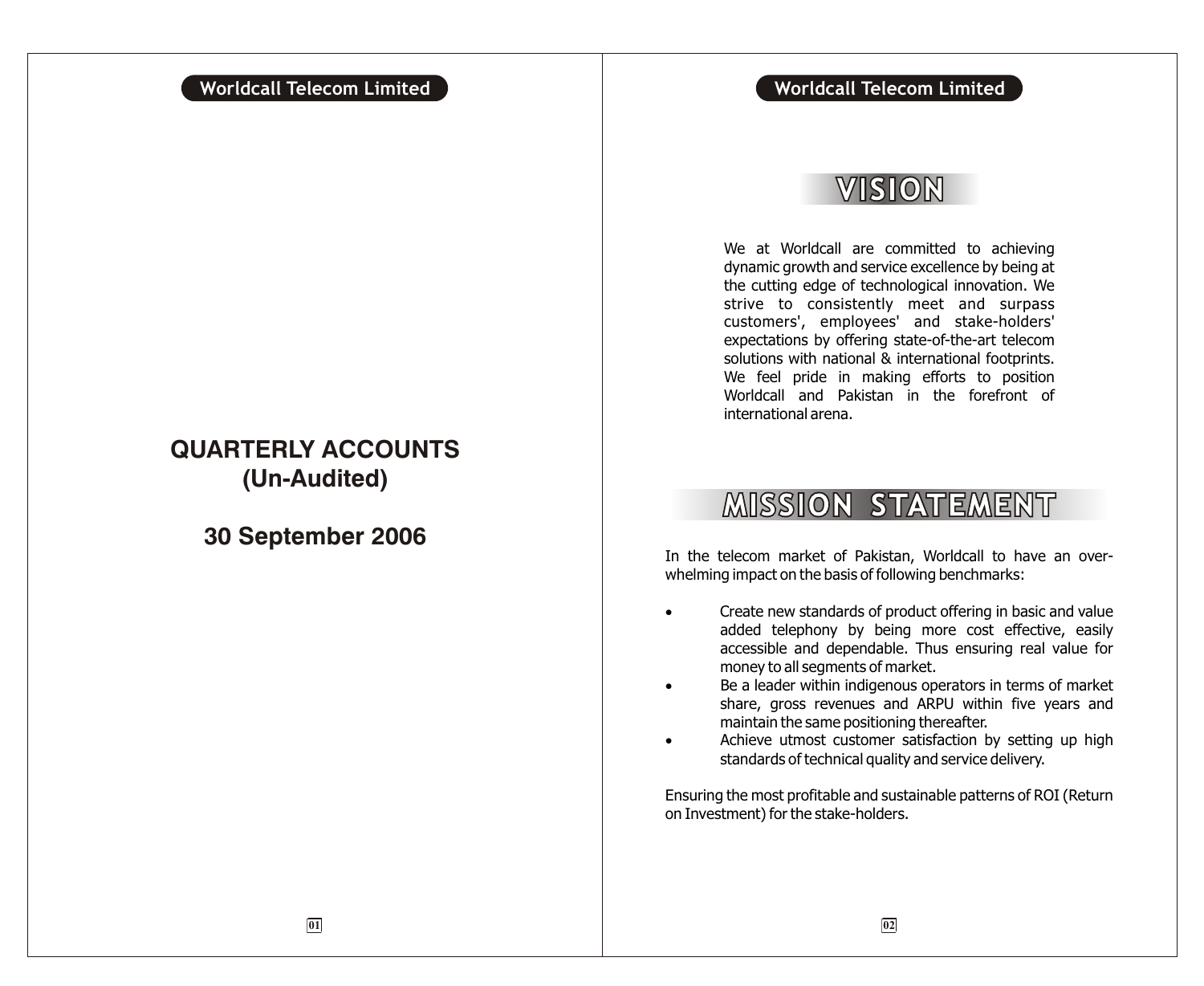### **Worldcall Telecom Limited Worldcall Telecom Limited**

# Contents

*Page Four* Company information *Page Five* Directors' review *Page Seven Balance sheet*

## *Page Eight*

Profit & loss account

## *Page Nine*

Cash flow statement

## *Page Ten*

Statement of changes in equity

## *Page Eleven*

Notes to the accounts

### *Page Fifteen*

Consolidated accounts

### **COMPANY INFORMATION**

**Board of Directors Sulieman Ahmed Said Al-Hoqani (Chairman)** 

**Bankers**

Salmaan Taseer (Chief Executive Officer) Aamna Taseer Shaan Taseer Jamal Said Al-Ojaili Babar Ali Syed Air Vice Marshal (R) Syed Imtiaz Hyder Abid Raza Arshed Ahmed Khan **Chief Financial Officer** Muhammad Naveed Tariq **Audit Committee Audit Committee Babar Ali Syed (Chairman)** Aamna Taseer Arshed Ahmed Khan **Company Secretary Ahmad Bilal Auditors** KPMG Taseer Hadi & Co., Chartered Accountants **Legal Advisers Hosain & Rahim** Advocates **Registrar and Shares Transfer Office THK Associates (Pvt.) Limited** Ground Floor State Life Building No.3, Dr. Zia-ud-Din Ahmed Road Karachi. 111-000-322 Allied Bank Limited Askari Commercial Bank Limited Atlas Bank Limited (Formerly Dawood Bank Ltd) Citi Bank Faysal Bank Limited First Woman Bank Limited Habib Bank AG Zurich Habib Bank Limited KASB Bank Limited MCB Bank Limited National Bank of Pakistan Limited PICIC Commercial Bank Limited Prime Commercial Bank Limited Saudi Pak Commercial Bank Limited Soneri Bank Limited Standard Chartered Bank The Bank Of Punjab Union Bank Limited United Bank Limited

**Registered Office/Head Office** 103-C/II, Gulberg-III Lahore, Pakistan 16 (042) 5757591-4 Fax: (042) 5757590, 5877920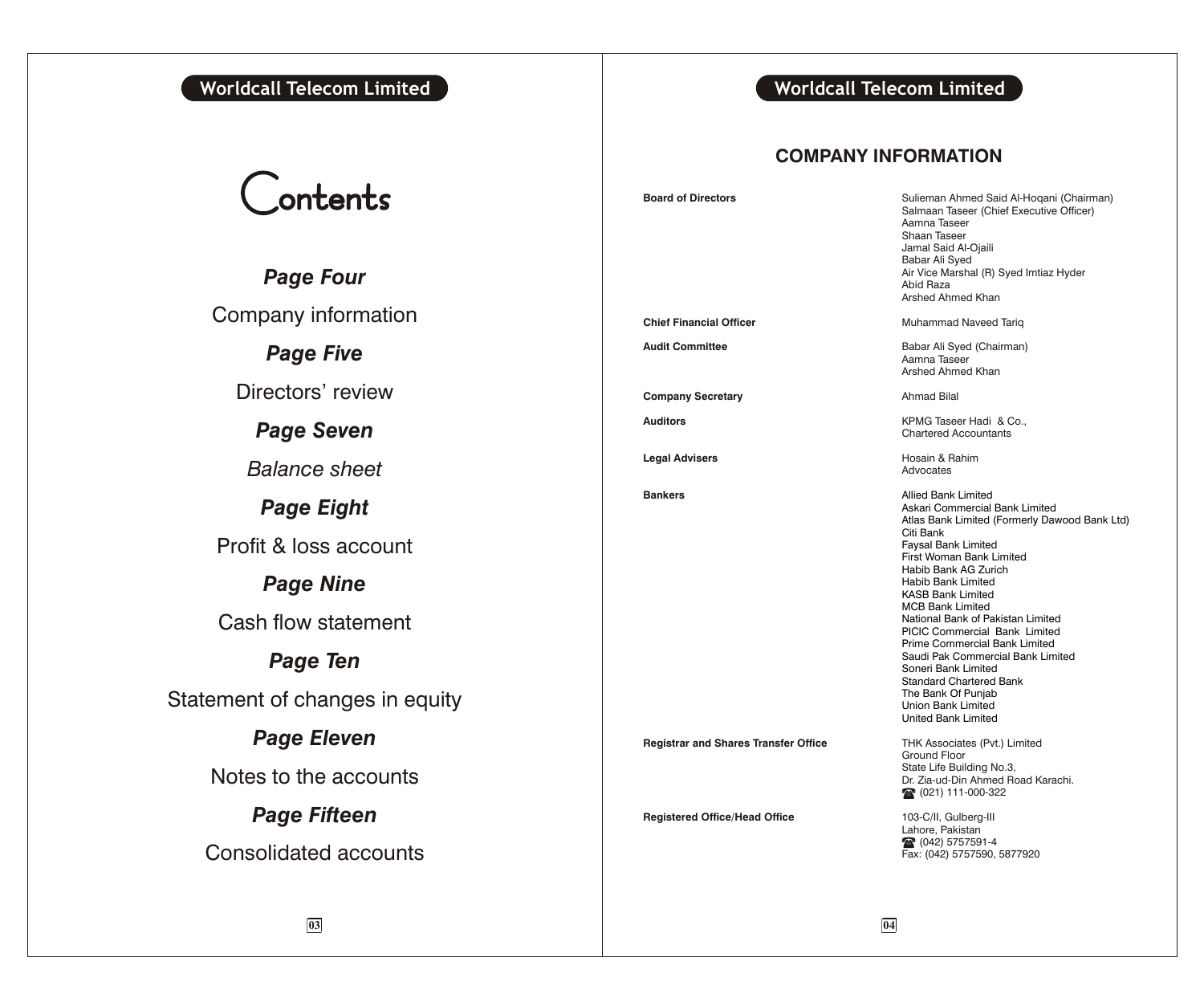### **DIRECTOR'S REVIEW**

It gives us pleasure to present the un-audited financial statements of Worldcall Telecom Limited ("WTL" or the "Company) for the quarter ended 30 September 2006.

### **Financial Overview**

During the period under review the Company earned profit after tax of PKR 160.2 million as compared to PKR 55.6 million for the corresponding period last year. The revenues of the Company for the period under review remained almost the same as compared to the corresponding period last year owing to reduction in tariffs as a result of increasing competition; however, the gross margin increased from 28% to 29%. The operating cost for the period under review increased by 30% as compared to the corresponding period last year; due to the fact that last year WLL operations were at initial stage which are now operational at full scale. This is expected to reduce in the future as synergies associated with the merger are focused upon. Finance cost includes PKR 25.1 million arising due to re-measurement of long term liabilities at present value, which is in line with the corresponding gain of PKR 79.8 million for the period. Unrealized and realized gains on investments along with exchange gain on financial instruments further contributed towards the profitability of the Company. The earning per share for the period under review increased to PKR 0.24 as compared to PKR 0.20 for the corresponding period last year.

#### **Operational overview**

After the launch of operations of new cellular companies, there is intense competition in the telecom industry; however, despite the competitive scenario, WTL has managed to continuously increase its customer base. Minutes volume continues to grow after direct interconnect agreements with all significant mobile operators and PTCL. WLL services also continue to expand nationwide with services now available in 25 cities.

The Company has launched new IOC (Internet over Cable) packages with attractive prices after significant reduction in bandwidth cost. This will further enhance the customer base and profitability of the Company. The Company has also entered into various new contracts to provide point-to-point/multipoint metro fibre connectivity, DPLC (Domestic Private Leased Circuit) services and micro sites for cellular/financial sectors, which will further contribute to the profitability. For the first time in Pakistan, Worldcall has introduced prepaid cards for Cable TV and Internet services, thus providing an innovative and convenient alternative facility to the customers for payment of their monthly bills.

#### **Future Outlook**

The Company intends to continue its history of undertaking innovative ventures aimed at increasing shareholders' wealth while creating employment opportunities at the same time. A couple of upcoming new additions to the current portfolio of services being offered by the Company are Digital TV channels and Video on Demand services, which have been successfully tested. Their commercial launch (simultaneously in Lahore and Karachi) is expected in November 2006 and will help generate more revenues for the Company. Phase III deployment of WTL's Karachi HFC network is almost complete; this will further enhance house passes in the city resulting in increased revenues for the Company. Further expansion of the HFC network to reach new areas is also in the pipeline. The Company has substantially improved its dues collection mechanism in its Karachi operations and will very soon introduce attractive packages to re-connect the customers disconnected during this process.

Deployment of WLL infrastructure in Karachi and Hyderabad (Phase-IV of the overall deployment plan) has been started and is progressing at a satisfactory pace. The Company is due to launch the service in the  $3<sup>rd</sup>$ quarter of the current financial year utilizing its existing fibre network in Karachi and thus saving on deployment costs. Calling card operations in UK are in soft launch stage and will soon be launched commercially.

After achieving substantial subscribers' base, the Company is now focusing to provide unmatched aftersales service and customer support in order to retain its valued customers and keep them satisfied.

### **Worldcall Telecom Limited Worldcall Telecom Limited**

#### **Acknowledgement**

The Board would like to take this opportunity to express its appreciation to all the customers for their patronage and the employees for their continued dedication and interest in the growth of the Company. The Board also wishes to thank Securities and Exchange Commission of Pakistan, Pakistan Electronic Media and Regulatory Authority, Pakistan Telecommunication Authority, financial institutions and shareholders for their trust and confidence in the Company.

For and on behalf of the Board of Directors

Lahore Salmaan Taseer 31 October 2006 Chief Executive Officer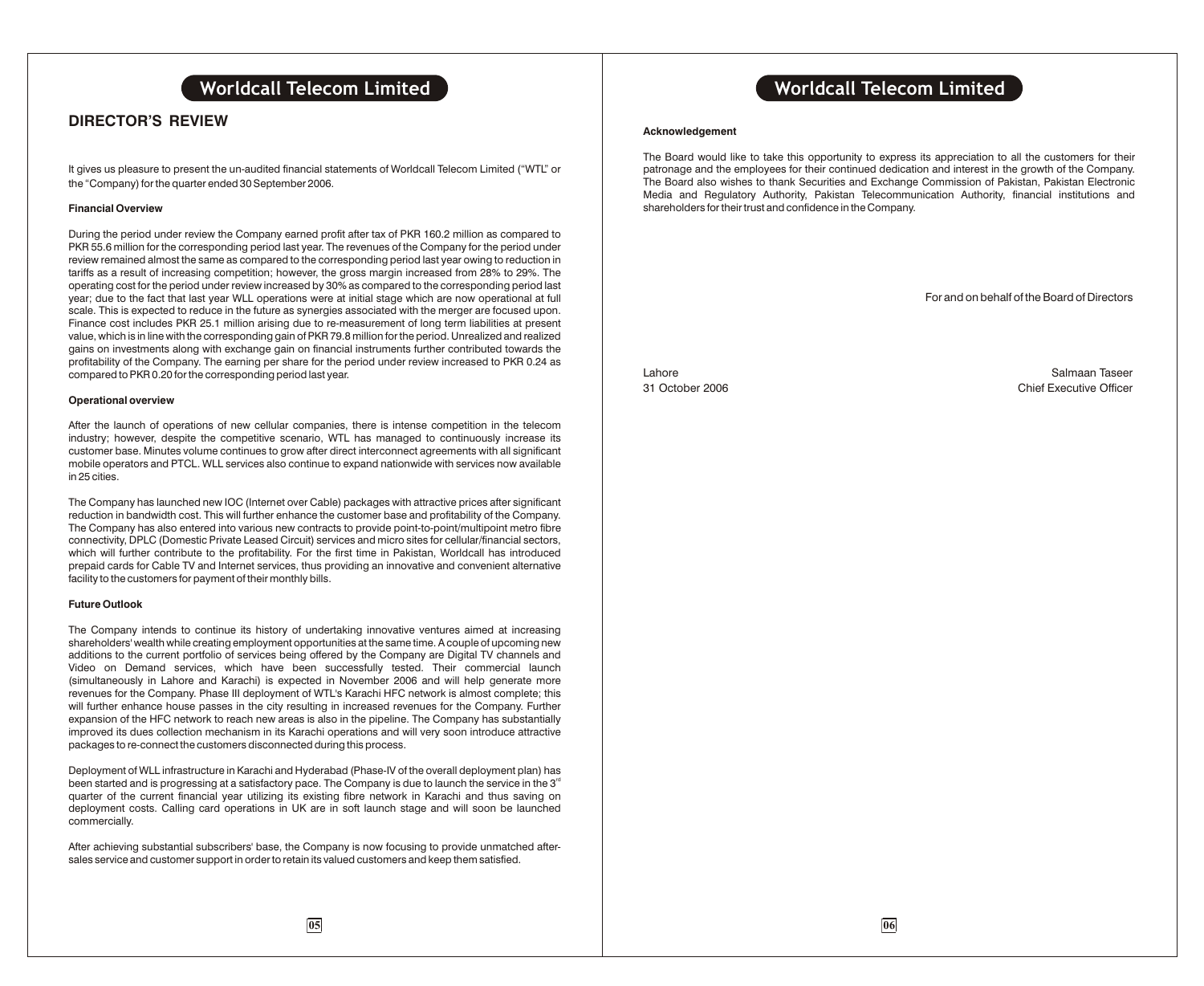## **Worldcall Telecom Limited Worldcall Telecom Limited**

### **BALANCE SHEET (UN-AUDITED) AS AT 30 SEPTEMBER 2006**

|                                                                                                                                                                                                                                                                                                                                                                                                                                                          | Note                   | 30 September<br>2006<br>(Rupees in '000)                                                                                                                                       | 30 June<br>2006                                                                                                                                                                   |                                                                                                                                                                                                                                                                                                                                   |
|----------------------------------------------------------------------------------------------------------------------------------------------------------------------------------------------------------------------------------------------------------------------------------------------------------------------------------------------------------------------------------------------------------------------------------------------------------|------------------------|--------------------------------------------------------------------------------------------------------------------------------------------------------------------------------|-----------------------------------------------------------------------------------------------------------------------------------------------------------------------------------|-----------------------------------------------------------------------------------------------------------------------------------------------------------------------------------------------------------------------------------------------------------------------------------------------------------------------------------|
| <b>NON CURRENT ASSETS</b>                                                                                                                                                                                                                                                                                                                                                                                                                                |                        |                                                                                                                                                                                |                                                                                                                                                                                   |                                                                                                                                                                                                                                                                                                                                   |
| Tangible fixed assets                                                                                                                                                                                                                                                                                                                                                                                                                                    |                        |                                                                                                                                                                                |                                                                                                                                                                                   |                                                                                                                                                                                                                                                                                                                                   |
| Property, plant and equipment<br>Capital work-in-progress                                                                                                                                                                                                                                                                                                                                                                                                | 4                      | 6,172,599<br>1,042,280<br>7,214,879                                                                                                                                            | 5,973,792<br>886,893<br>6,860,685                                                                                                                                                 | Revenue -Net<br>Direct cost                                                                                                                                                                                                                                                                                                       |
| Intangible assets<br><b>Investment properties</b><br>Long term investments - at cost<br>Long term deposits<br><b>Deferred costs</b><br><b>CURRENT ASSETS</b><br>Store and spares<br>Stock in trade<br>Trade debts<br>Loans and advances - considered good<br>Deposits and short term prepayments<br>Other receivables<br>Short term investments<br>Cash and bank balances<br><b>CURRENT LIABILITIES</b><br>Current maturities of non-current liabilities |                        | 4,795,112<br>56,634<br>100,072<br>197,518<br>8,729<br>12,372,944<br>31,572<br>27,241<br>798,346<br>418,477<br>194,161<br>569,950<br>884,675<br>399,716<br>3,324,138<br>846,455 | 4,826,751<br>56,634<br>100,072<br>199,704<br>10,063<br>12,053,909<br>34,637<br>21,931<br>701,434<br>134,095<br>191,024<br>549,548<br>784,542<br>1,452,789<br>3,870,000<br>793,762 | <b>Gross profit</b><br>Operating cost<br><b>Operating profit</b><br>Finance cost<br>Gain / (Loss) on re-measurement of<br>investments at fair value<br>Gain on re-measurement of long term liabilities<br>at present value<br>Other operating income<br><b>Profit before taxation</b><br>Taxation<br><b>Profit after taxation</b> |
| Running finance under markup arrangements-Secured<br>Trade and other payables<br>Interest and mark-up accrued<br>Provision for taxation                                                                                                                                                                                                                                                                                                                  |                        | 288,221<br>647,556<br>35,379<br>101,202<br>1,918,813                                                                                                                           | 273,207<br>845,569<br>34,131<br>101,202<br>2,047,871                                                                                                                              | Earnings per share - basic (Rupees)<br>Earnings per share - diluted (Rupees)                                                                                                                                                                                                                                                      |
| <b>NET CURRENT ASSETS</b>                                                                                                                                                                                                                                                                                                                                                                                                                                |                        | 1,405,325                                                                                                                                                                      | 1,822,129                                                                                                                                                                         |                                                                                                                                                                                                                                                                                                                                   |
| <b>NON CURRENT LIABILITIES</b>                                                                                                                                                                                                                                                                                                                                                                                                                           |                        |                                                                                                                                                                                |                                                                                                                                                                                   | Appropriations have been reflected in the statement of                                                                                                                                                                                                                                                                            |
| Term finance certificates - Secured<br>Long term finances<br>Deferred taxation<br><b>Retirement benefits</b><br>Liabilities against assets subject to finance lease<br>Long term payables<br>Long term deposits<br>License fee payable                                                                                                                                                                                                                   | 5                      | $\overline{a}$<br>958,756<br>510,247<br>74,203<br>135,685<br>6,261<br>52,601<br>650,375<br>2,388,128                                                                           | 49,909<br>1,085,017<br>477,545<br>69,823<br>175,624<br>6,261<br>76,260<br>705,667<br>2,646,106                                                                                    | The annexed notes from 1 to 10 form an integral part                                                                                                                                                                                                                                                                              |
| Contingencies and commitments                                                                                                                                                                                                                                                                                                                                                                                                                            | 6                      |                                                                                                                                                                                |                                                                                                                                                                                   |                                                                                                                                                                                                                                                                                                                                   |
| <b>Represented By</b>                                                                                                                                                                                                                                                                                                                                                                                                                                    |                        | 11,390,141                                                                                                                                                                     | 11,229,932                                                                                                                                                                        |                                                                                                                                                                                                                                                                                                                                   |
| <b>Share Capital and Reserves</b>                                                                                                                                                                                                                                                                                                                                                                                                                        |                        |                                                                                                                                                                                |                                                                                                                                                                                   |                                                                                                                                                                                                                                                                                                                                   |
| Authorized capital<br>775,000,000 (2006: 775,000,000) ordinary shares of Rs.10 each.<br>Issued, subscribed and paid up capital<br>Share premium<br>Convertible loan reserve<br>Unappropriated profit                                                                                                                                                                                                                                                     |                        | 7,750,000<br>6,539,658<br>1,391,836<br>1,400,430<br>2,058,217<br>11,390,141                                                                                                    | 7,750,000<br>6,539,658<br>1,391,836<br>1,400,430<br>1,898,008<br>11,229,932                                                                                                       |                                                                                                                                                                                                                                                                                                                                   |
| The annexed notes from 1 to 10 form an integral part of these financial statements.                                                                                                                                                                                                                                                                                                                                                                      |                        |                                                                                                                                                                                |                                                                                                                                                                                   | Lahore<br><b>Chief Exer</b>                                                                                                                                                                                                                                                                                                       |
| Lahore                                                                                                                                                                                                                                                                                                                                                                                                                                                   | <b>Chief Executive</b> |                                                                                                                                                                                | <b>Director</b>                                                                                                                                                                   |                                                                                                                                                                                                                                                                                                                                   |
|                                                                                                                                                                                                                                                                                                                                                                                                                                                          | 07                     |                                                                                                                                                                                |                                                                                                                                                                                   | 08                                                                                                                                                                                                                                                                                                                                |

### **PROFIT AND LOSS ACCOUNT (UN-AUDITED) FOR THE QUARTER ENDED 30 SEPTEMBER 2006**

|                                                 | Quarter ended<br>30 September | Quarter ended<br>30 September |
|-------------------------------------------------|-------------------------------|-------------------------------|
|                                                 | 2006                          | 2005                          |
|                                                 | (Rupees in '000)              |                               |
|                                                 |                               |                               |
| Revenue -Net                                    | 1,095,496                     | 1,124,930                     |
| Direct cost                                     | (775,269)                     | (811, 261)                    |
| <b>Gross profit</b>                             | 320,227                       | 313,669                       |
| Operating cost                                  | (241,150)                     | (185, 730)                    |
| <b>Operating profit</b>                         | 79,077                        | 127,939                       |
| Finance cost                                    | (64, 993)                     | (44, 792)                     |
|                                                 | 14,084                        | 83,147                        |
| Gain / (Loss) on re-measurement of              |                               |                               |
| investments at fair value                       | 46,658                        | (18, 529)                     |
| Gain on re-measurement of long term liabilities |                               |                               |
| at present value                                | 79,817                        |                               |
| Other operating income                          | 52,353                        | 17,183                        |
| Profit before taxation                          | 192,912                       | 81.801                        |
|                                                 |                               |                               |
| Taxation                                        | (32,703)                      | (26, 166)                     |
| <b>Profit after taxation</b>                    | 160,209                       | 55,635                        |
|                                                 |                               |                               |
| Earnings per share - basic (Rupees)             | 0.24                          | 0.20                          |
| Earnings per share - diluted (Rupees)           | 0.21                          | 0.20                          |
|                                                 |                               |                               |

Appropriations have been reflected in the statement of changes in equity.

The annexed notes from 1 to 10 form an integral part of these financial statements.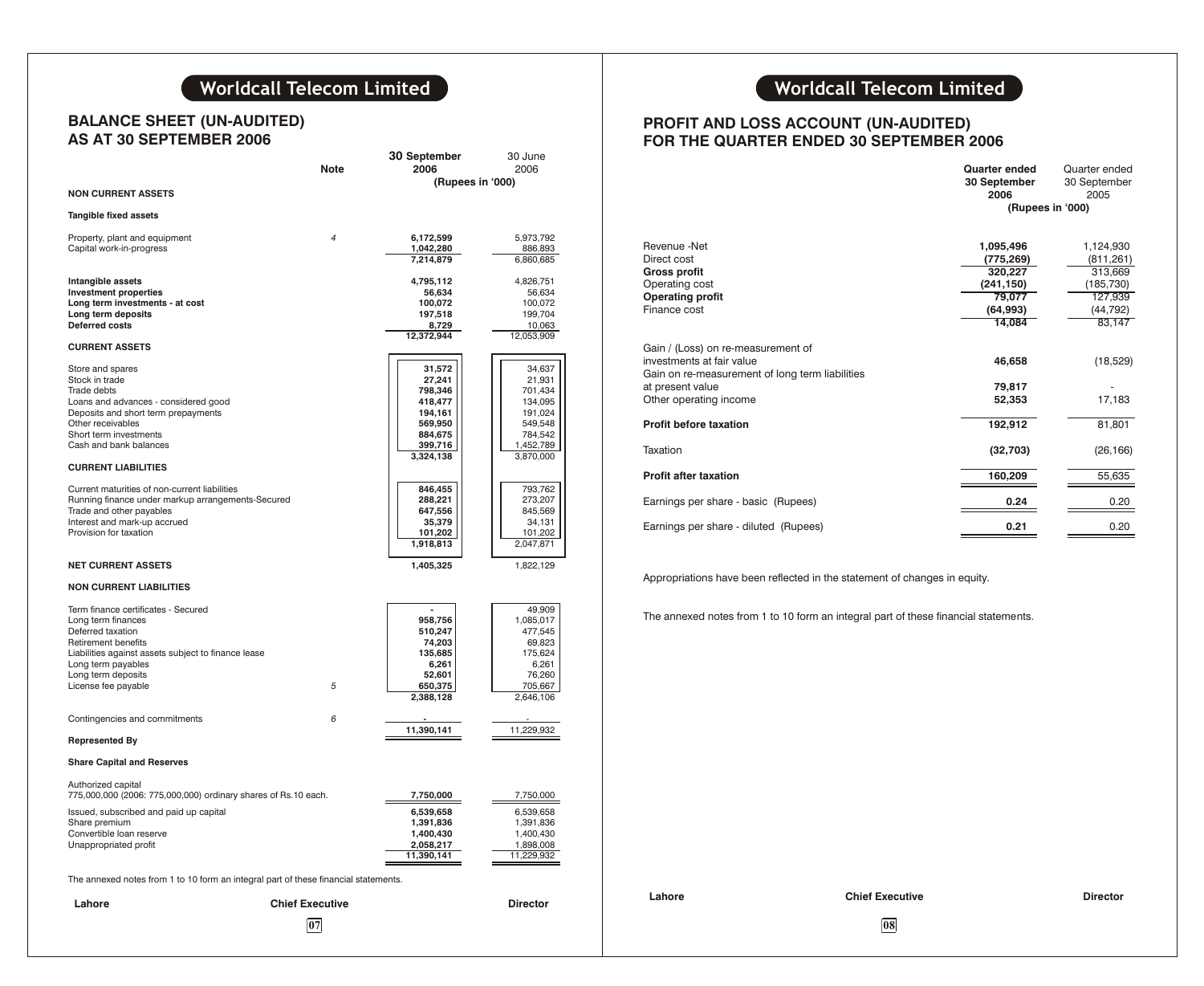### Worldcall Telecom Limited

### **CASH FLOW STATEMENT (UN-AUDITED) FOR THE QUARTER ENDED 30 SEPTEMBER 2006**

|                                                                                                                                                                | Quarter ended<br>30 September<br>2006 | Quarter ended<br>30 September<br>2005 |
|----------------------------------------------------------------------------------------------------------------------------------------------------------------|---------------------------------------|---------------------------------------|
| Cash generated from operations                                                                                                                                 | (Rupees in '000)                      |                                       |
|                                                                                                                                                                |                                       |                                       |
| Profit before taxation<br>Adjustment for non-cash charges and other items:<br>Depreciation                                                                     | 192,912<br>162,492                    | 81,801<br>104,112                     |
| Amortization<br>Provision for doubtful receivables                                                                                                             | 33,119                                | 14,848<br>2,405                       |
| Profit on disposal of property, plant and equipment<br>Exchange loss                                                                                           | (5)                                   | (30)<br>205                           |
| (Gain) / loss on re-measurement of investments at fair value<br>Gain on re-measurement of long term liabilities at present value<br><b>Retirement benefits</b> | (46, 658)<br>(79, 817)<br>8,768       | 18,529<br>6,286                       |
| Finance cost                                                                                                                                                   | 64,993                                | 48,181                                |
| Profit before working capital changes<br>Effect on cash flow due to working capital changes:                                                                   | 335,804                               | 276,337                               |
| Stores and spares<br>Stock in trade                                                                                                                            | 3,065                                 | 2,290                                 |
| Trade debts                                                                                                                                                    | (5, 310)<br>(96, 912)                 | (617)<br>65,328                       |
| Loans and advances                                                                                                                                             | (284, 031)                            | (87, 567)                             |
| Deposits and short term prepayments<br>Other receivables                                                                                                       | (3, 137)<br>(82, 931)                 | (37, 278)<br>(255, 904)               |
| Trade and other payables                                                                                                                                       | (128, 013)<br>(597, 269)              | (84, 142)<br>(397, 890)               |
|                                                                                                                                                                | (261, 465)                            | (121, 553)                            |
| Decrease / (Increase) in long term deposits receivable<br>(Decrease)/Increase in long term deposits payable                                                    | 2,186<br>(23, 659)                    | (840)<br>4,130                        |
| Retirement benefits paid                                                                                                                                       | (4, 388)                              | (2,060)                               |
| Finance cost paid                                                                                                                                              | (37,080)                              | (62, 979)                             |
| Taxes paid<br>Net cash used in operating activities                                                                                                            | (7, 827)<br>(332, 233)                | (13, 253)<br>(196, 555)               |
| Cash flow from investing activities                                                                                                                            |                                       |                                       |
| Fixed capital expenditure                                                                                                                                      | (516, 686)                            | (283, 483)                            |
| Intangible assets acquired                                                                                                                                     | (146)<br>R                            | (10)<br>44                            |
| Sale proceeds of property, plant and equipment<br>Short term investments-Net                                                                                   | (53, 475)                             | (742, 730)                            |
| Net cash used in investing activities                                                                                                                          | (570, 299)                            | (1,026,179)                           |
| Cash flow from financing activities                                                                                                                            |                                       |                                       |
| Receipt of long term finances<br>Repayment of long term finances                                                                                               | 10,101<br>(79,355)                    | 158,491<br>(60, 855)                  |
| Repayment of term finance certificates                                                                                                                         | (49,970)                              | (49, 563)                             |
| Repayment of finance lease liabilities                                                                                                                         | (46,332)                              | (37, 491)                             |
| Shares issued<br>Net cash (used in) / generated from financing activities                                                                                      | (165, 556)                            | 690,000<br>700,582                    |
| Net decrease in cash and cash equivalents<br>Cash and cash equivalents at the beginning of the quarter<br>Cash and cash equivalents of merged entities         | (1,068,088)<br>1,179,583              | (522, 152)<br>562,389<br>252,315      |
| Cash and cash equivalents at the end of the quarter                                                                                                            | 111,495                               | 292,552                               |
| Cash and Cash equivalents are comprised of the following:                                                                                                      |                                       |                                       |
| Cash and bank balances<br>Running finance under markup arrangements-Secured                                                                                    | 399,716<br>(288, 221)                 | 461,763<br>(169, 211)                 |
|                                                                                                                                                                | 111,495                               | 292,552                               |
| The annexed notes from 1 to 10 form an integral part of these financial statements.                                                                            |                                       |                                       |
|                                                                                                                                                                |                                       |                                       |
| Lahore<br><b>Chief Executive</b>                                                                                                                               |                                       | Director                              |

**0 9**

Worldcall Telecom Limited

| FOR THE QUARTER ENDED 30 SEPTEMBER 2006                                             |               |                        | Capital reserves            |                        | Revenue reserve              |                 |
|-------------------------------------------------------------------------------------|---------------|------------------------|-----------------------------|------------------------|------------------------------|-----------------|
|                                                                                     | Share capital | Share Premium          | loan reserve<br>Convertible | Share deposit<br>money | Accumulated<br>profit/(loss) | Total           |
|                                                                                     |               |                        | (Rupees in '000)            |                        |                              |                 |
| 2005<br>Balance as at 30 June                                                       | 2,750,000     |                        |                             |                        | (19,218)                     | 2,730,782       |
| Share deposit money received<br>against issue of shares                             |               |                        |                             | 690,000                |                              | 690,000         |
| Shares issued                                                                       | 690,000       |                        |                             | (690,000)              |                              |                 |
| Interim dividend                                                                    |               |                        |                             |                        | (42)                         | (42)            |
| Net profit for the quarter                                                          |               |                        |                             |                        | 55,635                       | 55,635          |
| Balance as at 30 September 2005                                                     | 3,440,000     |                        |                             |                        | 36,375                       | 3,476,375       |
| Shares issued to shareholders of WBL,<br>WCL and WML under scheme of merger         | 3,099,658     | 1,373,148              |                             |                        |                              | 4,472,806       |
| Reserves of merged entities<br>transferred as per scheme of merger                  |               | 18,688                 |                             |                        | 1,189,888                    | 1,208,576       |
| VOL.<br>Bonus shares issued by<br>prior to court order                              |               |                        |                             |                        | (220, 230)                   | (220, 230)      |
| Equity component of convertible loan                                                |               |                        | 1,400,430                   |                        |                              | 1,400,430       |
| Net profit for the period                                                           |               |                        |                             |                        | 891,975                      | 891,975         |
| 2006<br>Balance as at 30 June                                                       | 6,539,658     | 1,391,836              | 1,400,430                   |                        | 1,898,008                    | 11,229,932      |
| Net profit for the quarter                                                          |               |                        |                             |                        | 160,209                      | 160,209         |
| Balance as at 30 September 2006                                                     | 6,539,658     | 1,391,836              | 1,400,430                   |                        | 2,058,217                    | 11,390,141      |
| The annexed notes from 1 to 10 form an integral part of these financial statements. |               |                        |                             |                        |                              |                 |
| Lahore                                                                              |               | <b>Chief Executive</b> |                             |                        |                              | <b>Director</b> |

**1 0**

**STATEMENT OF CHANGES IN EQUITY (UN-AUDITED)**

**STATEMENT OF CHANGES IN EQUITY (UN-AUDITED)<br>FOR THE QUARTER ENDED 30 SEPTEMBER 2006**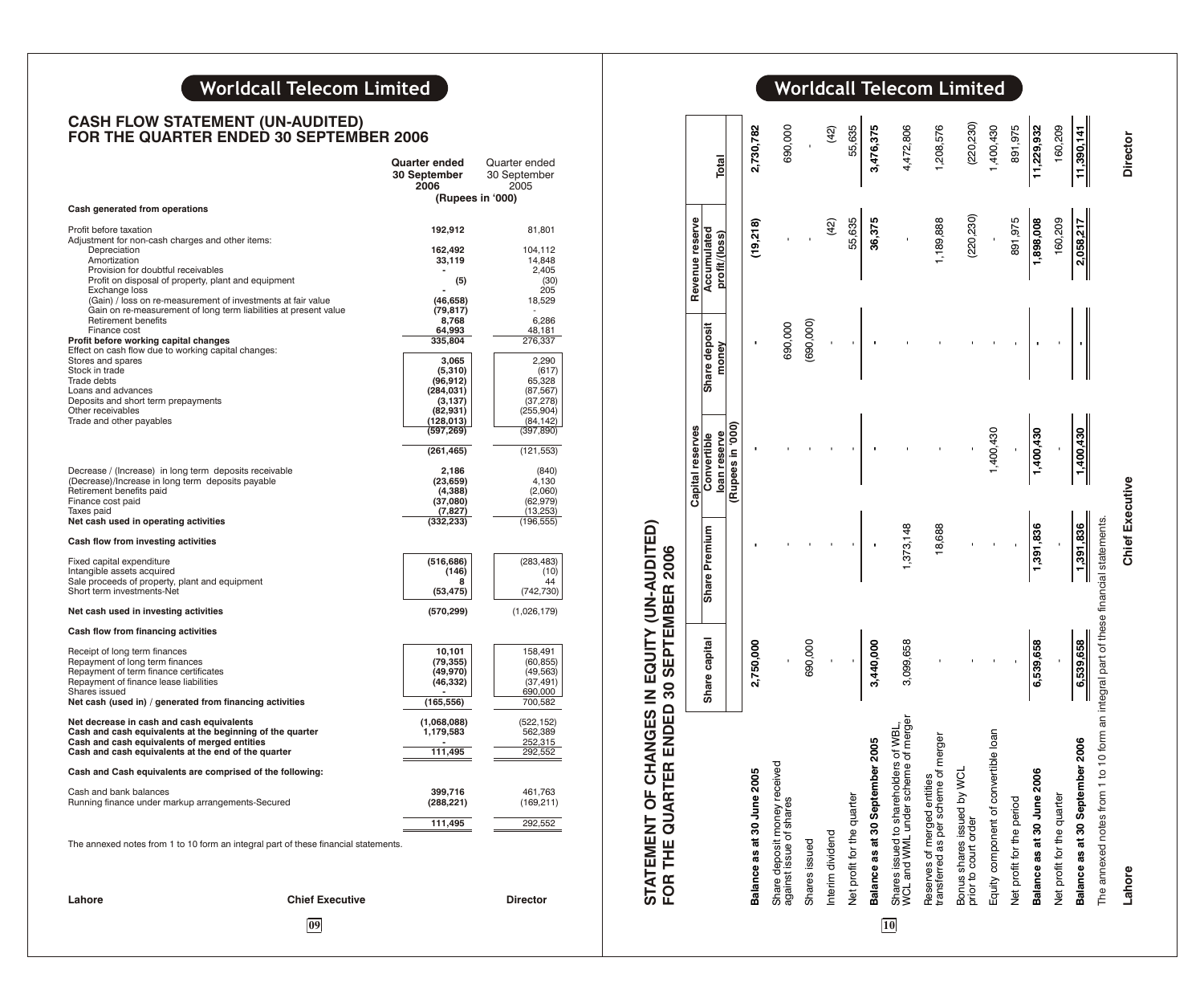### **NOTES TO THE FINANCIAL STATEMENTS (UN-AUDITED) FOR THE QUARTER ENDED 30 SEPTEMBER 2006**

### **1. Legal status and nature of business**

Worldcall Telecom Limited ("the Company") is a public limited company incorporated in Pakistan on 15 March 2001 under the Companies Ordinance, 1984 and its shares are quoted on the Karachi and Lahore Stock Exchanges. The Company commenced its operations on 01 December 2004 and is engaged in providing Wireless Local Loop ("WLL") and Long Distance & International ("LDI") services in Pakistan, operation and maintenance of public payphones network and re-broadcasting international/national satellite/terrestrial wireless and cable television and radio signals as well as interactive communication and to establish, maintain and operate the licensed telephony services. The Company has been licensed by Pakistan Telecommunication Authority ("PTA") and Pakistan Electronic Media Regulatory Authority ("PEMRA") for these purposes. The registered office of the Company is situated at 103 C-II, Gulberg III, Lahore.

### **2. Basis of Presentation**

These financial statements are being presented in condensed form in accordance with the requirements of International Accounting Standard-(IAS)-34 "Interim Financial Reporting". These financial statements are un-audited and are being submitted to shareholders, as required under section 245 of the Companies Ordinance,1984.

### **3. Accounting Policies**

During the period the Company has adopted International Financial Reporting Standard "IFRS" 3 (Business Combinations), which is expected to be adopted by the Securities and Exchange Commission of Pakistan (SECP) during the current financial year. Consequently, no amortization of goodwill has been charged to the profit and los account. All other accounting policies and method of computation adopted for the preparation of these financial statements are the same as those applied in preparation of financial statements for the preceding year ended 30 June 2006.

|     |                                                                                                                                                 | <b>Note</b> | 30 September<br>2006<br>(Rupees in '000)            | 30 June<br>2006                                                    |
|-----|-------------------------------------------------------------------------------------------------------------------------------------------------|-------------|-----------------------------------------------------|--------------------------------------------------------------------|
| 4   | Property, plant and equipment                                                                                                                   |             |                                                     |                                                                    |
|     | Property, plant and equipment                                                                                                                   | 4.1         | 6,172,599                                           | 5,973,792                                                          |
| 4.1 | Opening book value<br>Acquisition through business combinations<br>Additions / transfers during the period / year                               | 4.1.1       | 5,973,792<br>361,302                                | 799.909<br>2,596,316<br>3,098,519                                  |
|     | Disposals for the period / year - WDV<br>Depreciation for the period / year                                                                     |             | 6,335,094<br>(3)<br>(162, 492)                      | 6,494,744<br>(19, 810)<br>(501, 142)                               |
|     | 4.1.1 Breakup of additions                                                                                                                      |             | 6,172,599                                           | 5,973,792                                                          |
|     | Leasehold improvements<br>Plant and equipment<br>Office equipment<br>Computers<br>Furniture and fixtures<br>Vehicles<br>Lab and other equipment |             | 226<br>357,386<br>979<br>1,348<br>87<br>40<br>1,236 | 31,294<br>3,024,106<br>6,422<br>14,679<br>1.410<br>16,007<br>4,601 |
|     |                                                                                                                                                 |             | 361,302                                             | 3,098,519                                                          |
|     |                                                                                                                                                 |             |                                                     |                                                                    |

## **Worldcall Telecom Limited Worldcall Telecom Limited**

| <b>Disposals</b>                                                                       | 30 September<br>2006<br>(Rupees in '000) | 30 June<br>2006              |
|----------------------------------------------------------------------------------------|------------------------------------------|------------------------------|
| Plant and equipment<br>Computers<br>Vehicles<br>Items with book value below Rs. 50,000 | $\blacksquare$<br>(3)<br>$\blacksquare$  | (10,090)<br>(251)<br>(8,934) |
| License fee navable                                                                    | (3)                                      | (535)<br>(19, 810)           |

### **5 License fee payable**

The management is of the view that the license fee for spectrum payable to Pakistan Telecommunication Authority (PTA) will be further staggered in 10 equal annual installments after moratorium of 4 years. However, a Committee will be formed by PTA to grant the final decision on the matter. Consequently, the present value of long term portion has been modified.

### **6 Contingencies and commitments**

### 6.1 **Billing disputes with PTCL**

- a) The Company, has a billing dispute amounting to Rs. 13.7 million with PTCL, these are the PTCL charges being in excess of actual usage as per the internal records. The committee formed by PTCL in this respect agreed the Company's claim, however settlement is still pending.
- b) There is a dispute of Rs. 36.8 million (June 2006: 36.8 million) due to difference in formulae used by PTCL and the Company for the calculation of Domestic Private Lease Circuits (DPLC) charges. PTCL has charged bandwidth on the basis of activation of DPLC link whereas the Company has calculated the bandwidth charges from the date of activation of Digital Interface Units (DIUs) for commercial operation and in proportion to activation of DIUs related to each DPLC. Further, PTCL has charged the Company Rs 3.8 million (June 2006: Rs 3.8 million) for the DPLC Link between Karachi to Islamabad which has not yet been activated. The Company has deposited the above amounts in Escrow Account under dispute. In addition to the above PTCL has charged the Company excess DPLC charges Rs 10 million (June 2006: Rs 6.8 million) on account of differences of distances, transmission capacity and routes which were either surrendered or not activated.
- c) There is a dispute of Rs. 223 million with Pakistan Telecommunication Authority on account of Universal Service Fund paid prior to the formation of the Universal Service Fund by the Federal Government.
- d) There is a dispute of Rs. 46 million with Pakistan Telecommunication Company Limited (PTCL) due to excess minutes billed and application of wrong formulae on account of interconnect and settlement charges.
- 6.2 The Income Tax proceedings of the Company have been finalized upto Tax Year 2005 with the exception of the following issues:
- 6.2.1 The Taxation Officer reassessed the Income for the tax year 2005 creating gross tax liability of Rs.36.80 million (net tax liability of Rs.27.05 million). WCL (now merged into WTL) filed appeal to the Commissioner of Income Tax (Appeals) (CIT (A)) against order under section 122 of the Income Tax ordinance 2001.The appeal mainly related to add backs of bad debts write off, deferred cost, allocation of expenses to capital gain, excess perquisites and capital gain on sale of property. The CIT (A) in his order has allowed partial relief reducing the gross tax demand to Rs.27.69 million (net tax liability of Rs.15.80 million). The Company has filed appeal against the above said order of CIT(A) in Income Tax Appellate Tribunal. The management is confident that the appeal will be decided in favour of the Company. The Company has already provided Rs.26.49 million in the audited accounts for the year ended 30 June 2005.
- 6.2.2 The Taxation Officer reassessed the Income for the tax year 2004 creating gross tax liability of Rs.63.66 million (net tax liability of Rs.54.98 million). The Company filed appeal to the Commissioner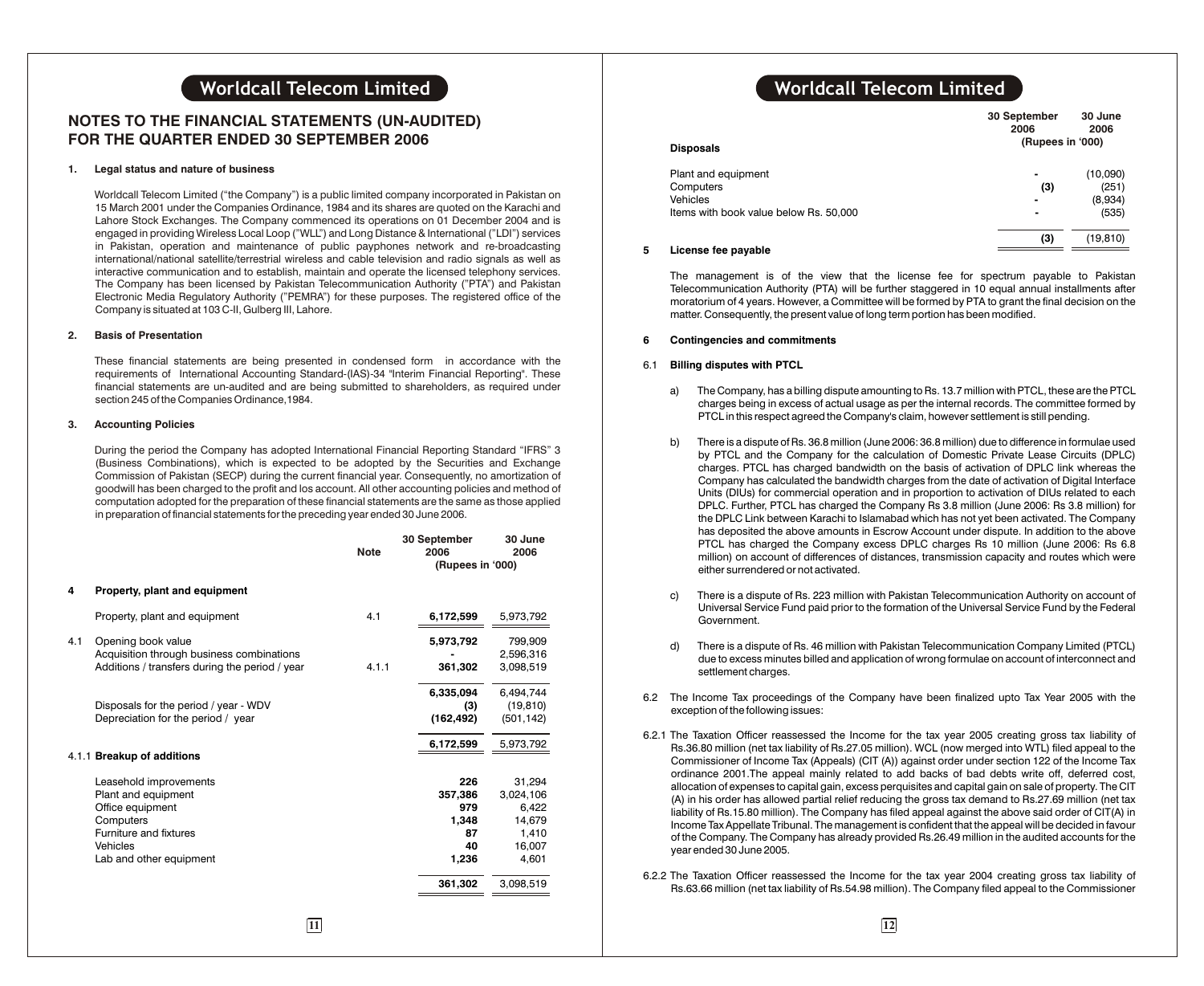of Income Tax (Appeals) against order under section 122 of the Income Tax ordinance 2001.The appeal mainly related to add backs of Intangible assets written off, deferred cost, excess perquisites and lease rentals. The CIT (A) in his order has allowed partial relief reducing the gross tax demand to Rs.56.86 million (net tax liability of Rs.24.15 million). The Company has already provided Rs.60 million in the audited accounts for the year ended 30 June 2004.The Company has also filed rectification application with the Taxation Officer on the issue that while framing the assessment Taxation Officer did not give full credit of advance tax and tax deducted at source while passing the order under section 124 and 129 of the Income Tax Ordinance 2001. After giving the effect of rectification application and order of CIT(A) the net tax demand for the tax year 2004 of the company would be Rs.14.80 million (June 2006: 14.80 million). The Company has filed appeal against the above said order of CIT(A) in Income Tax Appellate Tribunal. The management is confident that the appeal will be decided in favour of the Company.

6.2.3 The applicability of withholding tax under section 236 of the Income Tax Ordinance 2001 on Payphone services was challenged by the Association of Payphones Operators Pakistan. At present the matter is pending before the Honorable Supreme Court of Pakistan. The Management is confident of favorable outcome in this regard, therefore liability amounting to Rs. 146.40 million (June 2006: 141.80 million) approximately has not been recognized in these accounts.

|     |                                               | 30 September<br>2006<br>(Rupees in '000) | 30 June<br>2006 |
|-----|-----------------------------------------------|------------------------------------------|-----------------|
| 6.3 | Outstanding quarantees                        | 197.932                                  | 196.161         |
| 6.4 | Commitments in respect of capital expenditure | 323.660                                  | 66.349          |
| 6.5 | Outstanding letters of credit                 | 44.729                                   | 324.277         |

### **7 Related party transactions**

The related parties comprise foreign subsidiary, local associated companies, related group companies, directors of the Company, companies where directors also hold directorship, and key management employees. Details of transactions with related parties, other than those which have been specifically disclosed elsewhere in these financial statements are as follows:

| <b>Associated companies</b>    | 30 September 30 September<br>2006 | 2005<br>(Rupees in '000) |
|--------------------------------|-----------------------------------|--------------------------|
| Purchase of goods and services | 1.787                             | 3.447                    |
| Interest on loan charged       | 2.040                             | 3.103                    |
| Sale of goods and services     | 4.898                             | 1.086                    |
| Interest on loan expensed      | -                                 | 31                       |

All transactions with related parties have been carried out on commercial terms and conditions.

### **8 Segment reporting**

Segment information is presented in respect of the Company's business. The primary format, business segment, is based on the Company's management reporting structure.

Segment results, assets and liabilities include items directly attributable to a segment as well as those that can be allocated on a reasonable basis.

Segment capital expenditure is the total cost incurred during the period to acquire segment assets that are expected to be used for more than one year.

The Company's operations comprise of the following main business segments:

- Telecom segment which comprises of WLL, LDI and Operation and Maintenance of

## **Worldcall Telecom Limited Worldcall Telecom Limited**

payphone network.

Broadband segment which comprise of internet over cable and cable TV services.

**Segment analysis for the quarter ended 30 September 2006**

|                                                                         | Telecom    | <b>Broadband</b><br>(Rupees in '000) | Total                |
|-------------------------------------------------------------------------|------------|--------------------------------------|----------------------|
|                                                                         |            |                                      |                      |
| Total revenue - net                                                     | 860,216    | 235,280                              | 1,095,496            |
| Profit before tax and unallocated expenses                              | 120,570    | 72,342                               | 192,912              |
| Unallocated corporate expenses<br>Taxation                              |            |                                      | (32, 703)<br>160,209 |
| <b>Segment assets and liabilities</b>                                   |            |                                      |                      |
| Segment assets<br>Unallocated assets                                    | 12,692,446 | 3,004,636                            | 15,697,082           |
| Consolidated total assets                                               |            |                                      | 15,697,082           |
| Segment liabilities<br>Unallocated liabilities - Provision for taxation | 3,387,139  | 887,099                              | 4,274,238<br>32,703  |
| <b>Consolidated total liabilities</b>                                   |            |                                      | 4.306.941            |
| Segment capital expenditure<br>Unallocated capital expenditure          | 350.457    | 10.991                               | 361,448              |
| Consolidated total capital expenditure                                  |            |                                      | 361,448              |
| Non-cash expenses other than<br>depreciation and amortization           |            |                                      |                      |
| Depreciation and amortization                                           | 151,672    | 43,939                               | 195,611              |

#### **9 Bonus Issue**

The Board of Directors of the Company in their meeting held on 09 October 2006 have proposed bonus shares for the year ended 30 June 2006 at the rate of 15 shares for each 100 shares held i.e. 15% as a final dividend.

#### **10 General**

- 10.1 Previous year's / period's figures have been rearranged, wherever necessary for the purpose of comparison.
- 10.2 Figures have been rounded off to the nearest of thousand of rupee.

**Lahore Chief Executive Director Director**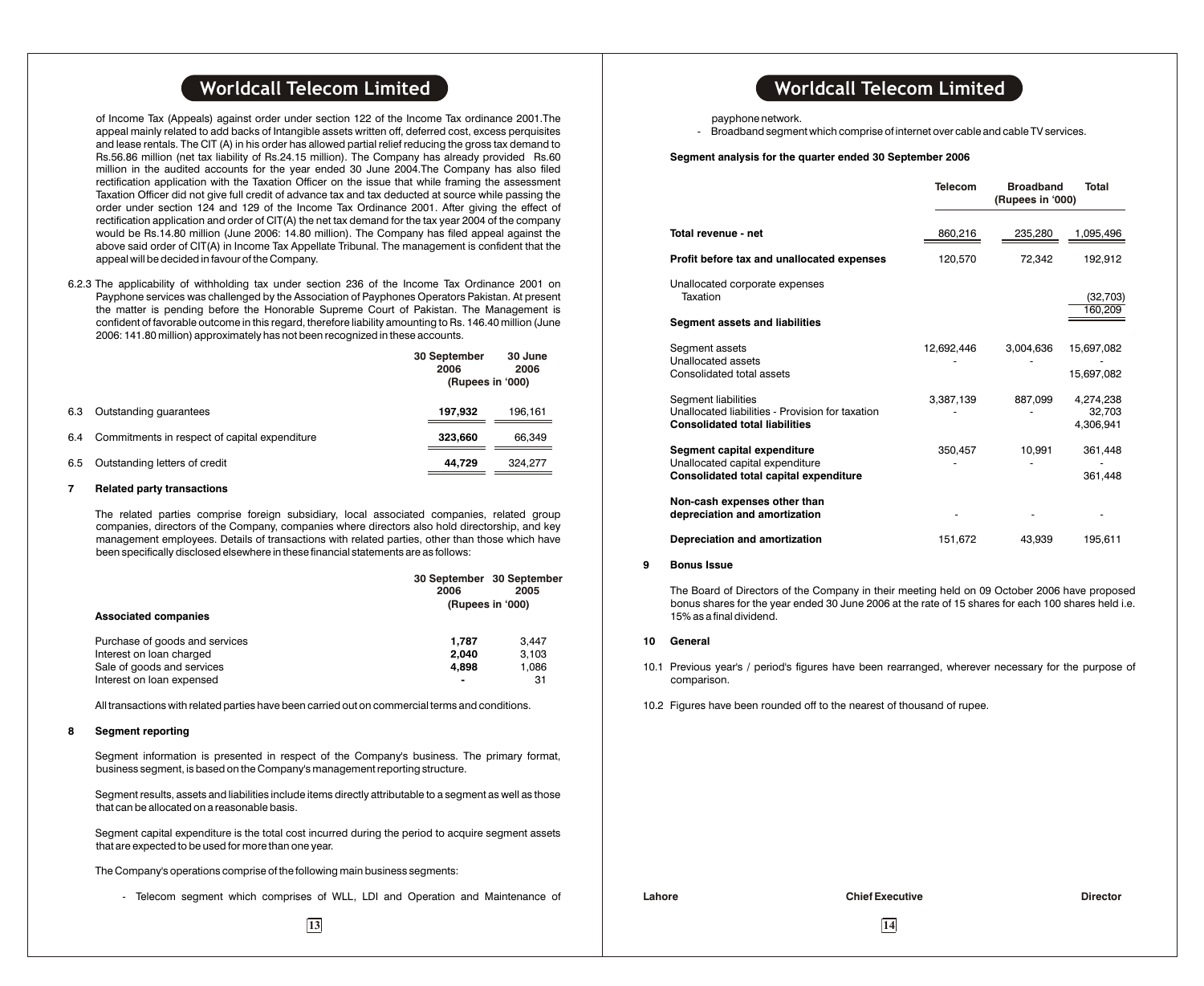### **CONSOLIDATED BALANCE SHEET (UN-AUDITED) AS AT 30 SEPTEMBER 2006**

|                                                                                                                                                                                                                                        | Note                   | 30 September<br>2006                                                                            | 30 June<br>2006                                                                                   |                                                                                                                                                             |                   |
|----------------------------------------------------------------------------------------------------------------------------------------------------------------------------------------------------------------------------------------|------------------------|-------------------------------------------------------------------------------------------------|---------------------------------------------------------------------------------------------------|-------------------------------------------------------------------------------------------------------------------------------------------------------------|-------------------|
| <b>NON CURRENT ASSETS</b>                                                                                                                                                                                                              |                        | (Rupees in '000)                                                                                |                                                                                                   |                                                                                                                                                             |                   |
| <b>Tangible fixed assets</b>                                                                                                                                                                                                           |                        |                                                                                                 |                                                                                                   |                                                                                                                                                             |                   |
| Property, plant and equipment<br>Capital work-in-progress                                                                                                                                                                              | 5                      | 6,210,956<br>1,042,500<br>7,253,456                                                             | 6,012,276<br>887,333<br>6,899,609                                                                 | Revenue -Net<br>Direct cost                                                                                                                                 |                   |
| Intangible assets<br><b>Investment properties</b><br>Long term investments - at cost<br>Long term deposits<br>Deferred costs                                                                                                           |                        | 4,824,158<br>56,634<br>22,367<br>197,518<br>8,729                                               | 4,855,798<br>56,634<br>27,923<br>199,704<br>10,063                                                | <b>Gross profit</b><br>Operating cost<br><b>Operating profit</b><br>Finance cost                                                                            |                   |
| <b>CURRENT ASSETS</b>                                                                                                                                                                                                                  |                        | 12,362,862                                                                                      | 12,049,731                                                                                        | Gain / (Loss) on re-measurement of investments at fa                                                                                                        |                   |
| Store and spares<br>Stock in trade<br>Trade debts<br>Loans and advances - considered good<br>Deposits and short term prepayments<br>Other receivables<br>Short term investments<br>Cash and bank balances                              |                        | 31,572<br>27,533<br>799,412<br>422,123<br>194,161<br>569,950<br>884,675<br>401,863<br>3,331,289 | 34,637<br>22,264<br>701,744<br>134,095<br>191,428<br>553,214<br>784,542<br>1,456,516<br>3,878,440 | Gain on re-measurement of long term liabilities at pre<br>Other operating income<br>Share of loss of associate<br><b>Profit before taxation</b><br>Taxation |                   |
| <b>CURRENT LIABILITIES</b>                                                                                                                                                                                                             |                        |                                                                                                 |                                                                                                   | <b>Profit after taxation</b>                                                                                                                                |                   |
| Current maturities of non-current liabilities<br>Running finance under markup arrangements-Secured<br>Trade and other payables<br>Interest and mark-up accrued<br>Provision for taxation                                               |                        | 846,455<br>288,221<br>659,736<br>35,379<br>101,202<br>1,930,993                                 | 793,762<br>273,207<br>857,621<br>34,131<br>101,202<br>2,059,923                                   | Attributable to:<br>Equity holders of the parent<br>Minority Interest<br>Profit attributable to parent company                                              |                   |
| <b>NET CURRENT ASSETS</b>                                                                                                                                                                                                              |                        | 1,400,296                                                                                       | 1,818,517                                                                                         | Earnings per share - basic (Rupees)                                                                                                                         |                   |
| <b>NON CURRENT LIABILITIES</b>                                                                                                                                                                                                         |                        |                                                                                                 |                                                                                                   | Earnings per share - diluted (Rupees)                                                                                                                       |                   |
| Term finance certificates - Secured<br>Long term finances<br>Deferred taxation<br>Retirement benefits<br>Liabilities against assets subject to finance lease<br>Long term payables<br>Long term deposits<br>License fee payable        | 6                      | 958,756<br>510,247<br>74,471<br>135,685<br>6,261<br>53,552<br>650,375<br>2,389,347              | 49,909<br>1,085,017<br>477,545<br>70,103<br>175,624<br>6,261<br>77,214<br>705,667<br>2,647,340    | Appropriations have been reflected in the statement of<br>The annexed notes from 1 to 11 form an integral part                                              |                   |
| Contingencies and commitments                                                                                                                                                                                                          | $\overline{7}$         |                                                                                                 |                                                                                                   |                                                                                                                                                             |                   |
| <b>Represented By</b>                                                                                                                                                                                                                  |                        | 11,373,811                                                                                      | 11,220,908                                                                                        |                                                                                                                                                             |                   |
| <b>Share Capital and Reserves</b>                                                                                                                                                                                                      |                        |                                                                                                 |                                                                                                   |                                                                                                                                                             |                   |
| Authorized capital<br>775,000,000 (June 2006: 775,000,000) ordinary shares of Rs. 10 each.                                                                                                                                             |                        | 7,750,000                                                                                       | 7,750,000                                                                                         |                                                                                                                                                             |                   |
| Issued, subscribed and paid up capital<br>Share premium<br>Convertible loan reserve<br>Exchange translation reserve<br>Unappropriated profit<br>Capital and reserves attributable to equity holders of the parent<br>Minority Interest |                        | 6,539,658<br>1,391,836<br>1,400,430<br>(817)<br>2,033,212<br>11,364,319<br>9,492<br>11,373,811  | 6,539,658<br>1,391,836<br>1,400,430<br>(845)<br>1,879,824<br>11,210,903<br>10,005<br>11,220,908   |                                                                                                                                                             |                   |
| The annexed notes from 1 to 11 form an integral part of these financial statements.                                                                                                                                                    |                        |                                                                                                 |                                                                                                   |                                                                                                                                                             |                   |
| Lahore                                                                                                                                                                                                                                 | <b>Chief Executive</b> |                                                                                                 | <b>Director</b>                                                                                   | Lahore                                                                                                                                                      | <b>Chief Exer</b> |
|                                                                                                                                                                                                                                        | 15                     |                                                                                                 |                                                                                                   |                                                                                                                                                             | 16                |

## **Worldcall Telecom Limited Group Contained <b>Example 2 Worldcall Telecom Limited Group**

### **CONSOLIDATED PROFIT AND LOSS ACCOUNT (UN-AUDITED) FOR THE QUARTER ENDED 30 SEPTEMBER 2006**

|                                                                                                                                                                                          | <b>Quarter ended</b><br>30 September<br>2006                                      | Quarter ended<br>30 September<br>2005                                             |
|------------------------------------------------------------------------------------------------------------------------------------------------------------------------------------------|-----------------------------------------------------------------------------------|-----------------------------------------------------------------------------------|
|                                                                                                                                                                                          | (Rupees in '000)                                                                  |                                                                                   |
| Revenue -Net<br>Direct cost<br><b>Gross profit</b><br>Operating cost<br><b>Operating profit</b><br>Finance cost                                                                          | 1,101,084<br>(779, 482)<br>321,602<br>(244, 315)<br>77,287<br>(64, 993)<br>12,294 | 1,130,689<br>(815, 829)<br>314,860<br>(188,623)<br>126,237<br>(44, 792)<br>81,445 |
| Gain / (Loss) on re-measurement of investments at fair value<br>Gain on re-measurement of long term liabilities at present value<br>Other operating income<br>Share of loss of associate | 46,658<br>79,817<br>52,353<br>(5,556)                                             | (18, 529)<br>17,183<br>(5, 245)                                                   |
| <b>Profit before taxation</b>                                                                                                                                                            | 185,566                                                                           | 74,854                                                                            |
| Taxation                                                                                                                                                                                 | (32,703)                                                                          | (26, 166)                                                                         |
| <b>Profit after taxation</b>                                                                                                                                                             | 152,863                                                                           | 48,688                                                                            |
| Attributable to:<br>Equity holders of the parent<br>Minority Interest<br>Profit attributable to parent company                                                                           | 153,388<br>(525)<br>152,863                                                       | 49,187<br>(499)<br>48,688                                                         |
| Earnings per share - basic (Rupees)                                                                                                                                                      | 0.23                                                                              | 0.18                                                                              |
| Earnings per share - diluted (Rupees)                                                                                                                                                    | 0.20                                                                              | 0.18                                                                              |

Appropriations have been reflected in the statement of changes in equity.

The annexed notes from 1 to 11 form an integral part of these financial statements.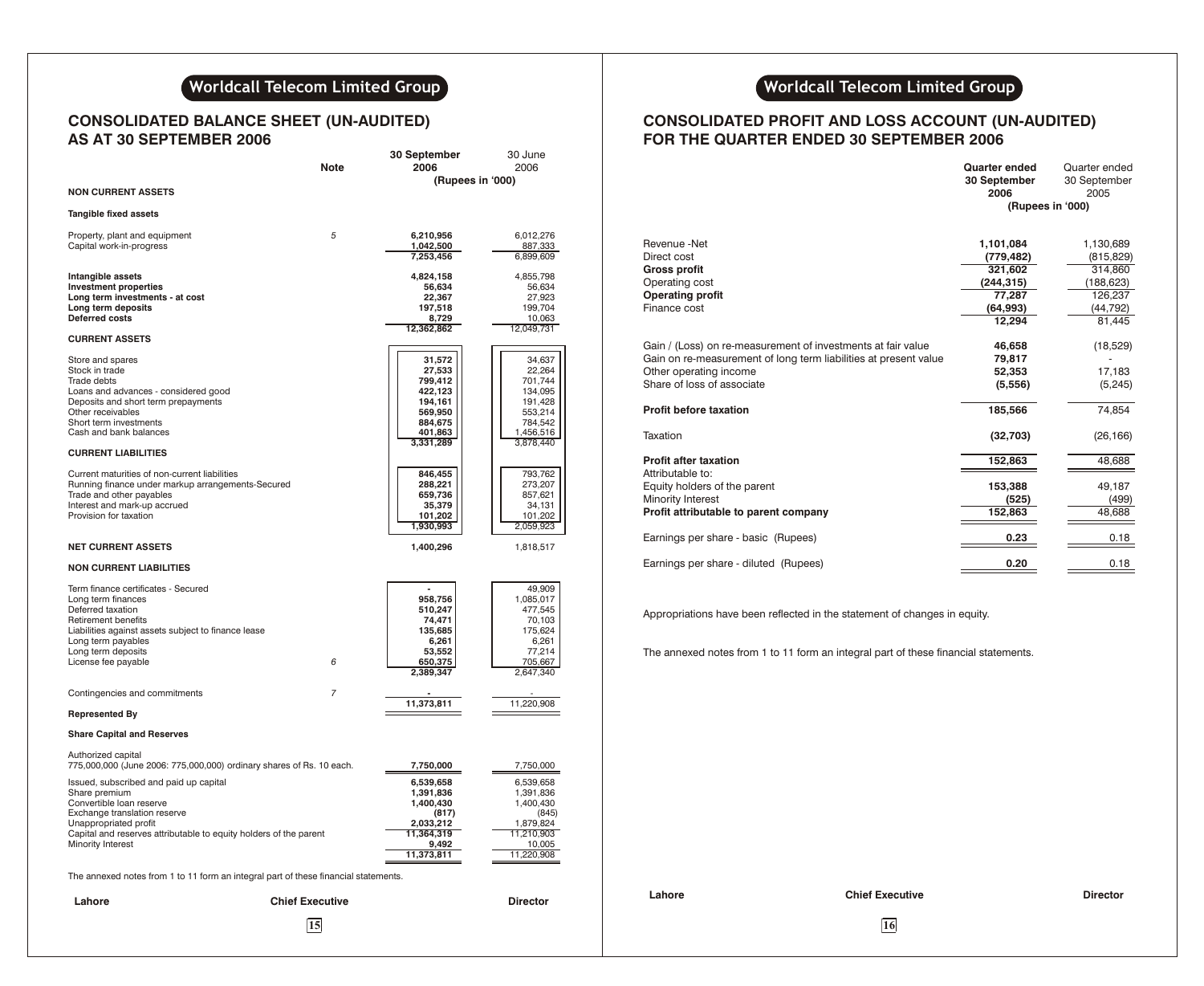## **Worldcall Telecom Limited Group**<br> **Consumer Advantagement of** *Limited Group* **Consumer Advantagement of** *Limited Group*

### **CONSOLIDATED CASH FLOW STATEMENT (UN-AUDITED) FOR THE QUARTER ENDED 30 SEPTEMBER 2006**

|                                                                                                           |                        | Quarter ended<br>30 September<br>2006 | Quarter ended<br>30 September<br>2005 |
|-----------------------------------------------------------------------------------------------------------|------------------------|---------------------------------------|---------------------------------------|
| Cash generated from operations                                                                            |                        | (Rupees in '000)                      |                                       |
|                                                                                                           |                        |                                       |                                       |
| Profit before taxation<br>Adjustment for non-cash charges and other items:<br>Depreciation                |                        | 185,566<br>163,402                    | 74,854<br>104,994                     |
| Amortization                                                                                              |                        | 33,119                                | 14,848                                |
| Provision for doubtful receivables                                                                        |                        |                                       | 2,405                                 |
| Profit on disposal of property, plant and equipment<br>Share of loss from associated company              |                        | (5)<br>5,556                          | (30)<br>5.245                         |
| Exchange gain                                                                                             |                        | (40)                                  | (268)                                 |
| (Gain) / Loss on re-measurement of investments at fair value                                              |                        | (46, 658)                             | 18,529                                |
| Gain on re-measurement of long term liabilities at present value<br>Retirement benefits                   |                        | (79, 817)<br>8,768                    | 6,286                                 |
| Finance cost                                                                                              |                        | 64,993                                | 48,181                                |
| Profit before working capital changes                                                                     |                        | 334,884                               | 275,044                               |
| Effect on cash flow due to working capital changes:<br>Stores and spares                                  |                        | 3,065                                 | 2,290                                 |
| Stock in trade                                                                                            |                        | (5,268)                               | (540)                                 |
| Trade debts                                                                                               |                        | (97, 238)                             | 66,341                                |
| Loans and advances<br>Deposits and short term prepayments                                                 |                        | (284, 031)<br>(3, 137)                | (87, 567)<br>(37, 278)                |
| Other receivables                                                                                         |                        | (82,932)                              | (255, 904)                            |
| Trade and other payables                                                                                  |                        | (127,914)                             | (84, 526)                             |
|                                                                                                           |                        | (597, 455)                            | (397, 184)                            |
|                                                                                                           |                        | (262, 571)                            | (122, 140)                            |
| Decrease / (Increase) in long term deposits receivable                                                    |                        | 2,186                                 | (840)                                 |
| (Decrease) / Increase in long term deposits payable                                                       |                        | (23, 659)                             | 4,130                                 |
| Retirement benefits paid<br>Finance cost paid                                                             |                        | (4,388)<br>(37,080)                   | (2,060)<br>(62, 979)                  |
| Taxes paid                                                                                                |                        | (7, 827)                              | (13, 253)                             |
| Net cash used in operating activities                                                                     |                        | (333, 339)                            | (197, 142)                            |
| Cash flow from investing activities                                                                       |                        |                                       |                                       |
| Fixed capital expenditure                                                                                 |                        | (517, 159)                            | (282, 807)                            |
| Intangible assets acquired<br>Sale proceeds of property, plant and equipment                              |                        | (146)<br>8                            | (10)<br>44                            |
| Short term investments-Net                                                                                |                        | (53, 475)                             | (742, 730)                            |
| Net cash used in investing activities                                                                     |                        | (570, 772)                            | (1,025,503)                           |
| Cash flow from financing activities                                                                       |                        |                                       |                                       |
| Receipt of long term finances                                                                             |                        | 10,101                                | 158,491                               |
| Repayment of long term finances                                                                           |                        | (79,355)                              | (60, 855)                             |
| Repayment of term finance certificates<br>Repayment of finance lease liabilities                          |                        | (49,970)<br>(46,332)                  | (49,563)<br>(37, 491)                 |
| Shares issued                                                                                             |                        |                                       | 690,000                               |
| Net cash (used in) / generated from financing activities                                                  |                        | (165, 556)                            | 700,582                               |
| Net decrease in cash and cash equivalents                                                                 |                        | (1,069,667)                           | (522,063)                             |
| Cash and cash equivalents at the beginning of the quarter<br>Cash and cash equivalents of merged entities |                        | 1,183,309                             | 567,659<br>252,315                    |
| Cash and cash equivalents at the end of the quarter                                                       |                        | 113.642                               | 297,911                               |
| Cash and Cash equivalents are comprised of the following:                                                 |                        |                                       |                                       |
| Cash and bank balances                                                                                    |                        | 401,863                               | 467,122                               |
| Running finance under markup arrangements-Secured                                                         |                        | (288,221)                             | (169, 211)                            |
|                                                                                                           |                        | 113,642                               | 297,911                               |
| The annexed notes from 1 to 11 form an integral part of these financial statements.                       |                        |                                       |                                       |
| Lahore                                                                                                    | <b>Chief Executive</b> |                                       | <b>Director</b>                       |

**17 18**

| CONSOLIDATED STATEMENT OF CHANGES IN EQUITY (UN-AUDITED)<br>FOR THE QUARTER ENDED 30 SEPTEMBER 2006 |                  |                  |                                    |                             |                        |                              |                             |                          |
|-----------------------------------------------------------------------------------------------------|------------------|------------------|------------------------------------|-----------------------------|------------------------|------------------------------|-----------------------------|--------------------------|
|                                                                                                     |                  |                  |                                    | Capital reserves            |                        | Revenue reserve              |                             |                          |
|                                                                                                     | capital<br>Share | premium<br>Share | translation<br>Currency<br>reserve | loan reserve<br>Convertible | Share deposit<br>money | Accumulated<br>profit/(loss) | <b>Interest</b><br>Minority | Total                    |
|                                                                                                     |                  |                  |                                    | (D00, ul seedng)            |                        |                              |                             |                          |
| Balance as at 30 June 2005                                                                          | 2,750,000        |                  |                                    |                             |                        | (19,218)                     |                             | 2,730,782                |
| Share deposit money received<br>against issue of shares                                             |                  |                  |                                    |                             | 690,000                |                              |                             | 890,000                  |
| Shares issued                                                                                       | 690,000          |                  |                                    |                             | (690,000)              |                              |                             |                          |
| Minority interest arising on<br>business combination                                                |                  |                  |                                    |                             |                        |                              | 11,425                      | 11,425                   |
| Interim dividend                                                                                    | 3,440,000        |                  |                                    |                             |                        | (42)<br>(19, 260)            | 11,425                      | $\frac{(42)}{3,432,165}$ |
| Exchange translation difference                                                                     |                  |                  | 333                                |                             |                        |                              | 140                         | 473                      |
| Net profit for the quarter                                                                          |                  |                  |                                    |                             |                        | 49,187                       | (499)                       | 48,688                   |
| Total recognized income and expenses                                                                |                  |                  | 333                                |                             |                        | 49,187                       | (359)                       | 49,161                   |
| Balance as at 30 September 2005                                                                     | 3,440,000        |                  | 33                                 |                             |                        | 29,927                       | 11,066                      | 3,481,326                |
| Shares issued to shareholders of WBL,<br>WCL and WML under scheme of merger                         | 3,099,658        | 1,373,148        |                                    |                             |                        |                              |                             | 4,472,806                |
| transferred as per scheme of merger<br>Reserves of merged entities                                  |                  | 18,688           |                                    |                             |                        | 1,189,888                    |                             | 1,208,576                |
| Bonus shares issued by WCL prior to court order                                                     |                  |                  |                                    |                             |                        | (220, 230)                   |                             | (220, 230)               |
| Equity component of convertible loan                                                                |                  |                  |                                    | 1,400,430                   |                        |                              |                             | 1,400,430                |
|                                                                                                     | 6,539,658        | 1,391,836        | န္ကြ                               | 1,400,430                   |                        | 999,585                      | 11,066                      | 10,342,908               |
| Exchange translation difference                                                                     |                  |                  | (1, 178)                           |                             |                        |                              | (487)                       | (1,665)                  |
| Net profit for the period                                                                           |                  |                  |                                    |                             |                        | 880,239                      | (574)                       | 879,665                  |
| Total recognized income and expenses                                                                |                  |                  | (1, 178)                           |                             |                        | 880,239                      | (1,061)                     | 878,000                  |
| Balance as at 30 June 2006                                                                          | 6,539,658        | 1,391,836        | (845)                              | 1,400,430                   |                        | 1,879,824                    | $\frac{10,005}{5}$          | 11,220,908               |
| Exchange translation difference                                                                     |                  |                  | 28                                 |                             |                        |                              | 얻                           | $\overline{a}$           |
| Net profit for the quarter                                                                          |                  |                  |                                    |                             |                        | 153,388                      | (525)                       | 152,863                  |
| Total recognized income and expenses                                                                |                  |                  | 28                                 |                             |                        | 153,388                      | (513)                       | 152,903                  |
| Balance as at 30 September 2006                                                                     | 6,539,658        | 1,391,836        | (817)                              | 1,400,430                   |                        | 2,033,212                    | 9,492                       | 11,373,811               |
| The annexed notes from 1 to 11 form an integral part of these financial statements.                 |                  |                  |                                    |                             |                        |                              |                             |                          |
| Lahore                                                                                              |                  |                  | <b>Chief Executive</b>             |                             |                        |                              |                             | Director                 |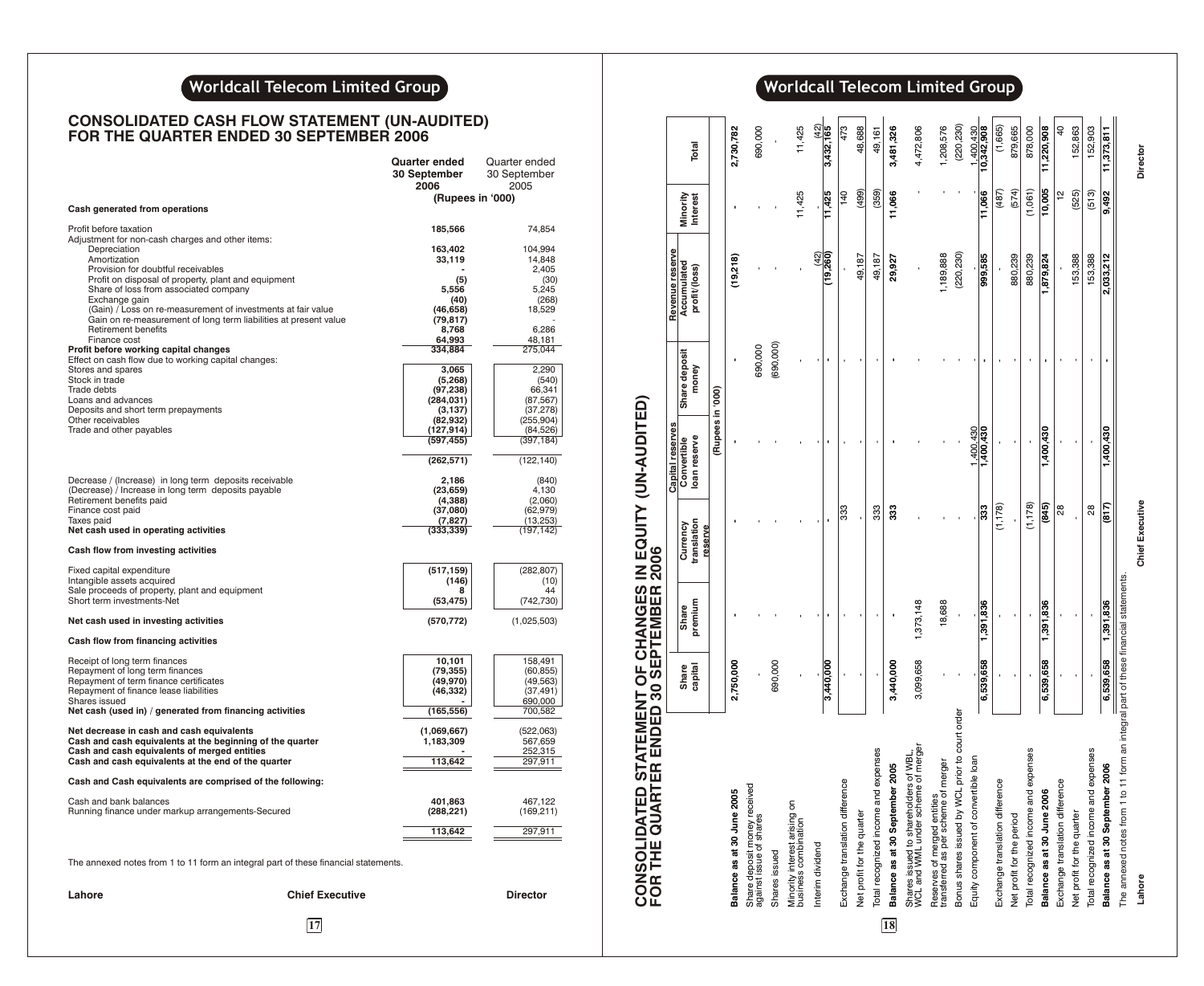### **NOTES TO THE CONSOLIDATED FINANCIAL STATEMENTS (UN-AUDITED) FOR THE QUARTER ENDED 30 SEPTEMBER 2006**

### **1 Legal status and nature of business**

**1.1 The group consists of:**

Worldcall Telecom Limited; and

Worldcall Telecommunications Lanka (Private) Limited

**1.1** Worldcall Telecom Limited ("the Company") is a public limited company incorporated in Pakistan on 15 March 2001 under the Companies Ordinance, 1984 and its shares are quoted on the Karachi and Lahore Stock Exchanges. The Company commenced its operations on 01 December 2004 and is engaged in providing Wireless Local Loop ("WLL"), Long Distance & International ("LDI") services, operation and maintenance of public payphones network, rebroadcasting international/national satellite/terrestrial wireless and cable television and radio signals as well as interactive communication and to establish, maintain and operate the licensed telephony services. The Company has been licensed by Pakistan Telecommunication Authority ("PTA") and Pakistan Electronic Media Regulatory Authority ("PEMRA") for these purposes.

Worldcall Telecommunications Lanka (Private) Limited (" the Subsidiary") was incorporated in Sri Lanka and is a joint venture with Hayleys Group to operate payphones. The principal activity of the subsidiary is the operation and maintenance of a public payphones networks. Payphones are installed at various shops/ commercial outlets. The Company holds 70.65% of voting securities in the subsidiary.

The registered office of the Group is situated at 103 C-II, Gulberg III, Lahore.

#### **2 Basis of presentation**

These financial statements are being presented in condensed form in accordance with the requirements of International Accounting Standard (IAS) - 34 "Interim Financial Reporting". These financial statements are un-audited and are being submitted to shareholders, as required under section 245 of the Companies Ordinance, 1984.

#### **3 Basis of consolidation**

The consolidated financial statements include the financial statements of the Company and its subsidiary. The financial statements of the subsidiary has been consolidated on a line by line basis.

### Subsidiary

Subsidiary is an entity controlled by the Company. Control exists when the Company has the power, directly or indirectly, to govern the financial and operating policies of the entity so as to benefit from its activities. The financial statements of the subsidiary are included in the consolidated financial statements from the date that control commences until the date that control ceases.

#### Associates

Associates are those entities in which the Group has significant influences but not control over the financial and reporting policies. The consolidated financial statements include the Group's share of the total recognized gains and losses of associates on equity accounting basis, from the date that significant influence commences until the date total significant influence ceases. When the Group's share of losses exceeds its interest in an associate, the Group's carrying amount is reduced to nil and recognition of further losses is discontinued except to the extent that the group has incurred legal or constructive obligation or made payments on behalf of the associate.

#### Transactions eliminated on consolidation

Intragroup balances and any other unrealized gains and losses or income and expenses arising from

intragroup transactions, are eliminated in preparing the consolidated financial statements. Unrealized gains arising from transactions with associates are eliminated to the extent of the Group's interest in the entity. Unrealized losses are eliminated in the same way as unrealized gains, but only to the extent that there is no evidence of impairment.

Minority interest is that part of net results of operations and of net assets of subsidiary attributable to interest which are not owned by the Company. Minority interest is presented separately in the consolidated financial statements.

### **4 Accounting policies**

During the period the Company has adopted International Financial Reporting Standard "IFRS" 3 ( Business Combinations), which is expected to be adopted by the Securities and Exchange Commission of Pakistan (SECP) during the current financial year. Consequently, no amortization of goodwill has been charged to the profit and loss account. All other accounting policies and method of computation adopted for the preparation of these financial statements are the same as those applied in preparation of financial statements for the preceding year ended 30 June 2006.

|     |                                                                                                                                                 | <b>Note</b> | 30 September<br>2006<br>(Rupees in '000)            | 30 June<br>2006                                                    |
|-----|-------------------------------------------------------------------------------------------------------------------------------------------------|-------------|-----------------------------------------------------|--------------------------------------------------------------------|
| 5   | Property, plant and equipment                                                                                                                   |             |                                                     |                                                                    |
|     | Property, plant and equipment                                                                                                                   | 5.1         | 6,210,956                                           | 6,012,276                                                          |
| 5.1 | Opening book value<br>Acquisition through business combinations                                                                                 |             | 6,012,276                                           | 837,135<br>2,596,316                                               |
|     | Additions / transfers during the period / year                                                                                                  | 5.1.1       | 362.085                                             | 3,103,537                                                          |
|     | Disposals for the period / year - WDV<br>Depreciation for the period / year                                                                     |             | 6,374,361<br>(3)<br>(163, 402)<br>6,210,956         | 6,536,988<br>(19, 810)<br>(504, 902)<br>6,012,276                  |
|     | 5.1.1 Breakup of additions                                                                                                                      |             |                                                     |                                                                    |
|     | Leasehold improvements<br>Plant and equipment<br>Office equipment<br>Computers<br>Furniture and fixtures<br>Vehicles<br>Lab and other equipment |             | 226<br>358,149<br>979<br>1,368<br>87<br>40<br>1,236 | 31,294<br>3,029,053<br>6,455<br>14,717<br>1,410<br>16,007<br>4,601 |
|     |                                                                                                                                                 |             | 362,085                                             | 3,103,537                                                          |
|     | <b>Disposals</b>                                                                                                                                |             |                                                     |                                                                    |
|     | Plant and equipment<br>Computers<br>Vehicles<br>Items with book value below Rs. 50,000                                                          |             | (3)                                                 | (10,090)<br>(251)<br>(8,934)<br>(535)                              |
|     |                                                                                                                                                 |             | (3)                                                 | (19, 810)                                                          |
|     |                                                                                                                                                 |             |                                                     |                                                                    |

#### **6 License fee payable**

The management is of the view that the license fee for spectrum payable to Pakistan Telecommunication Authority (PTA) will be further staggered in 10 equal annual installments after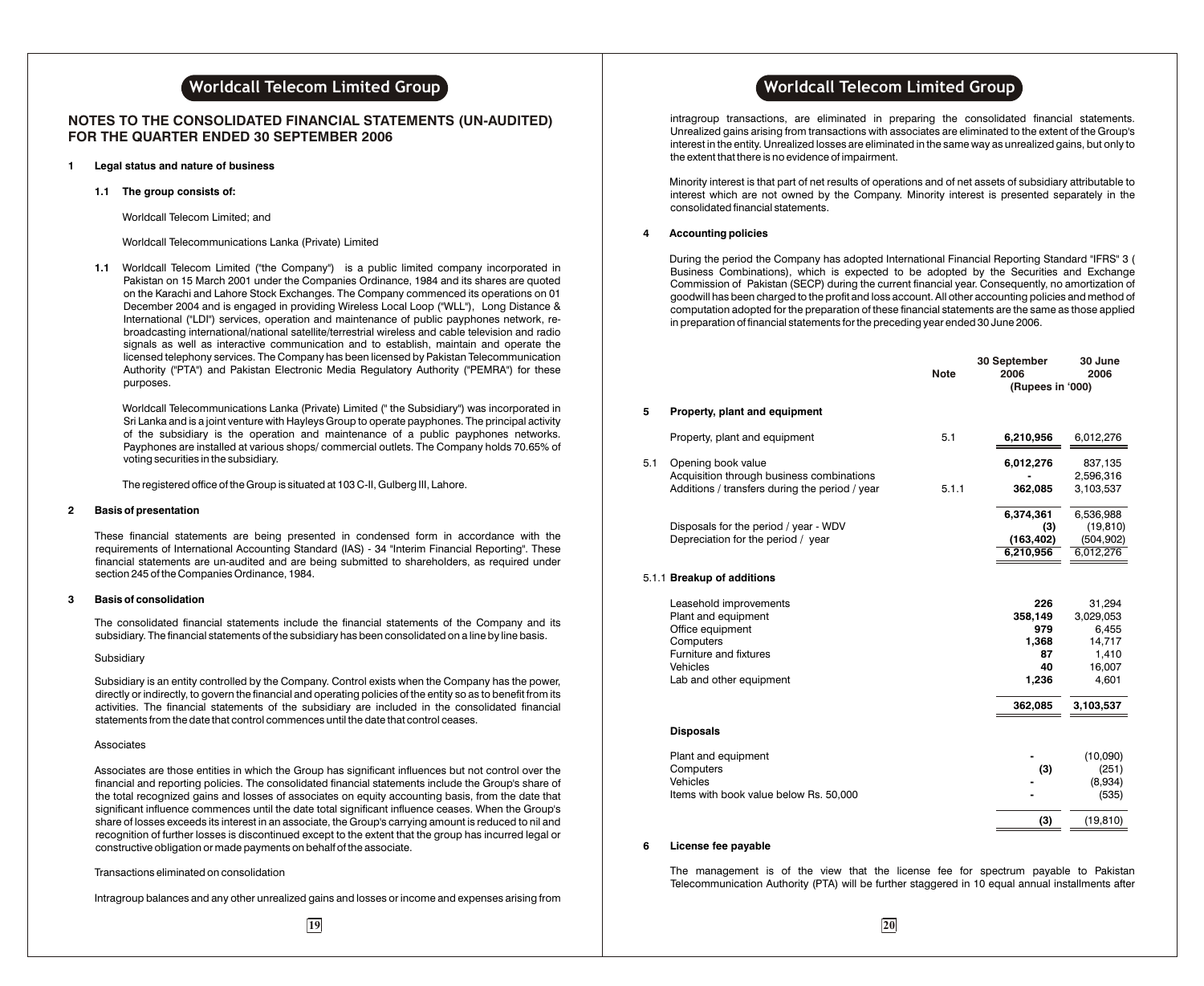moratorium of 4 years. However, a Committee will be formed by PTA to grant the final decision on the matter. Consequently, the present value of long term portion has been modified.

#### **7 Contingencies and commitments**

### 7.1 **Billing disputes with PTCL**

- a) The Company, has a billing dispute amounting to Rs. 13.7 million with PTCL, these are the PTCL charges being in excess of actual usage as per the internal records. The committee formed by PTCL in this respect agreed the Parent Company's claim, however settlement is still pending.
- b) There is a dispute of Rs. 36.8 million (June 2006: 36.8 million) due to difference in formulae used by PTCL and the Company for the calculation of Domestic Private Lease Circuits (DPLC) charges. PTCL has charged bandwidth on the basis of activation of DPLC link whereas the Company has calculated the bandwidth charges from the date of activation of Digital Interface Units (DIUs) for commercial operation and in proportion to activation of DIUs related to each DPLC. Further, PTCL has charged the Company Rs 3.8 million (June 2006: Rs 3.8 million) for the DPLC Link between Karachi to Islamabad which has not yet been activated. The Company has deposited the above amounts in Escrow Account under dispute. In addition to the above PTCL has charged the Company excess DPLC charges Rs 10 million (June 2006: Rs 6.8 million) on account of differences of distances, transmission capacity and routes which were either surrendered or not activated.
- c) There is a dispute of Rs. 223 million with Pakistan Telecommunication Authority on account of Universal Service Fund paid prior to the formation of the Universal Service Fund by the Federal Government.
- d) There is a dispute of Rs. 46 million with Pakistan Telecommunication Company Limited (PTCL) due to excess minutes billed and application of wrong formulae on account of interconnect and settlement charges.
- 7.2 The Income Tax proceedings of the Company have been finalized up to Tax Year 2005 with the exception of the following issues:
- 7.2.1 The Taxation Officer reassessed the Income for the tax year 2005 creating gross tax liability of Rs.36.80 million (net tax liability of Rs.27.05 million). WCL (now merged into WTL) filed appeal to the Commissioner of Income Tax (Appeals) (CIT (A)) against order under section 122 of the Income Tax Ordinance 2001.The appeal mainly related to add backs of bad debts write off, deferred cost, allocation of expenses to capital gain, excess perquisites and capital gain on sale of property. The CIT (A) in his order has allowed partial relief reducing the gross tax demand to Rs.27.69 million (net tax liability of Rs.15.80 million). The Company has filed appeal against the above said order of CIT(A) in Income Tax Appellate Tribunal. The management is confident that the appeal will be decided in favour of the Company. The Company has already provided Rs.26.49 million in the audited accounts for the year ended 30 June 2005.
- 7.2.2 The Taxation Officer reassessed the Income for the tax year 2004 creating gross tax liability of Rs.63.66 million (net tax liability of Rs.54.98 million). The Company filed appeal to the Commissioner of Income Tax (Appeals) against order under section 122 of the Income Tax Ordinance 2001.The appeal mainly related to add backs of Intangible assets written off, deferred cost, excess perquisites and lease rentals. The CIT (A) in his order has allowed partial relief reducing the gross tax demand to Rs.56.86 million (net tax liability of Rs.24.15 million). The Parent Company has already provided Rs.60 million in the audited accounts for the year ended 30 June 2004.The Company has also filed rectification application with the Taxation Officer on the issue that while framing the assessment Taxation Officer did not give full credit of advance tax and tax deducted at source while passing the order under section 124 and 129 of the Income Tax Ordinance 2001. After giving the effect of rectification application and order of CIT (A) the net tax demand for the tax year 2004 of the company would be Rs. 14.80 million (June 2006: 14.80 million). The Company has filed appeal against the above said order of CIT(A) in Income Tax Appellate Tribunal. The management is confident that the appeal will be decided in favour of the Company.
- 7.2.3 The applicability of withholding tax under section 236 of the Income Tax Ordinance 2001 on Payphone services was challenged by the Association of Payphones Operators Pakistan. At present

### **Worldcall Telecom Limited Group Worldcall Telecom Limited Group**

the matter is pending before the Honorable Supreme Court of Pakistan. The Management is confident of favorable outcome in this regard, therefore liability amounting to Rs. 146.40 million (June 2006: 141.80 million) approximately has not been recognized in these accounts.

|     |                                               | 30 September<br>2006<br>(Rupees in '000) | 30 June<br>2006 |
|-----|-----------------------------------------------|------------------------------------------|-----------------|
| 7.3 | Outstanding quarantees                        | 199,862                                  | 198.352         |
| 7.4 | Commitments in respect of capital expenditure | 323,660                                  | 66,349          |
| 7.5 | Outstanding letters of credit                 | 44,729                                   | 324,277         |

#### **8 Related party transactions**

The related parties comprise foreign subsidiary, local associated companies, related group companies, directors of the Company, companies where directors also hold directorship, and key management employees. Details of transactions with related parties, other than those which have been specifically disclosed elsewhere in these financial statements are as follows:

|                                | 30 September<br>2006 | 30 September<br>2005<br>(Rupees in '000) |
|--------------------------------|----------------------|------------------------------------------|
| <b>Associated companies</b>    |                      |                                          |
| Purchase of goods and services | 1.787                | 3.447                                    |
| Interest on loan charged       | 2.040                | 3.103                                    |
| Sale of goods and services     | 4.898                | 1.086                                    |
| Interest on loan expensed      |                      | 31                                       |

All transactions with related parties have been carried out on commercial terms and conditions.

### **9 Segment reporting**

Segment information is presented in respect of the Group's business. The primary format, business segment, is based on the Group's management reporting structure.

Segment results, assets and liabilities include items directly attributable to a segment as well as those that can be allocated on a reasonable basis.

Segment capital expenditure is the total cost incurred during the period to acquire segment assets that are expected to be used for more than one year.

The Group's operations comprise of the following main business segments:

- Telecom segment which comprises of WLL, LDI and Operation and Maintenance of payphone network.
- Broadband segment which comprise of internet over cable and cable TV services.